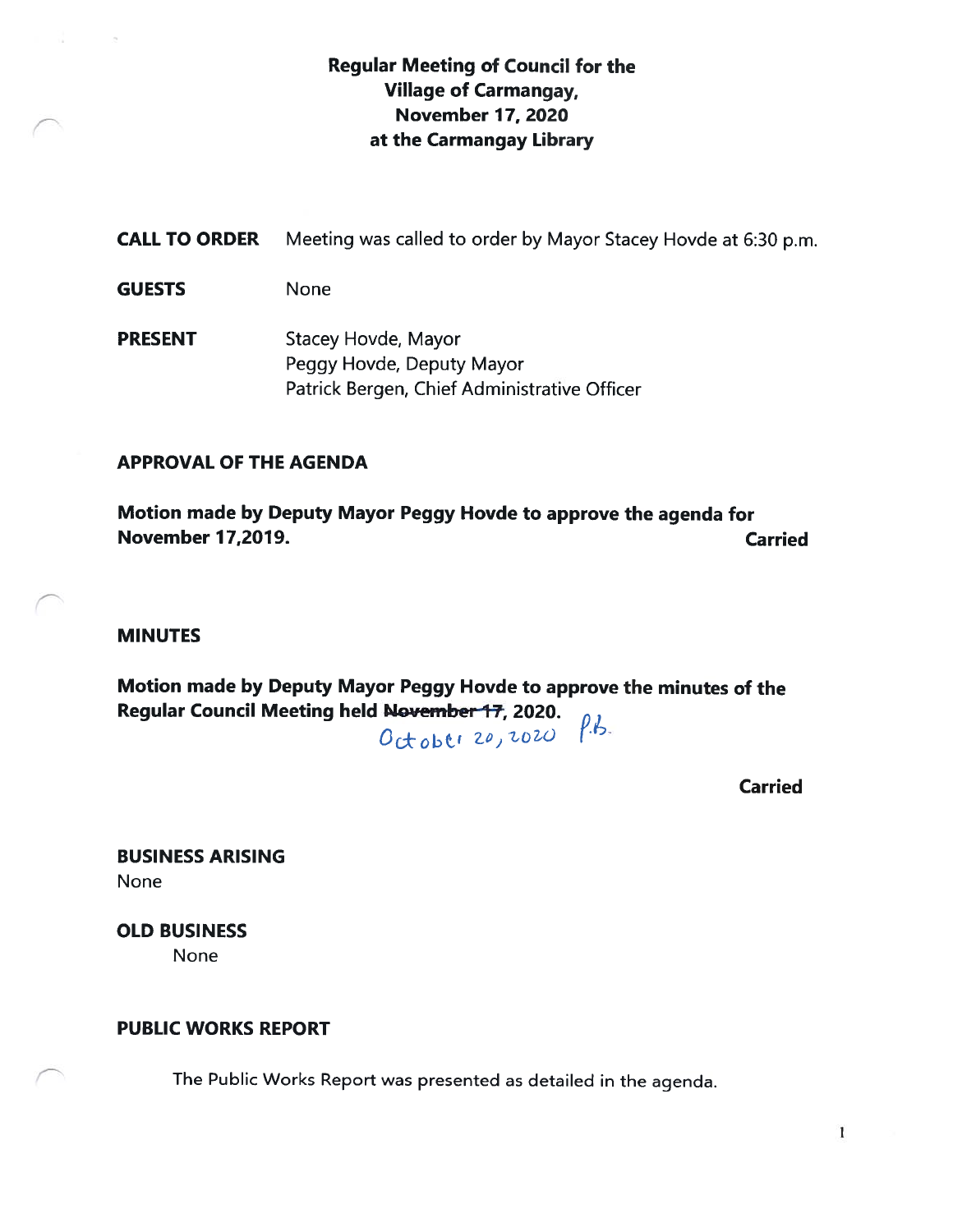## ADMINISTRATOR REPORT

The Administration Report was presented as detailed in the agenda

# Motion made by Mayor Stacey Hovde to accep<sup>t</sup> both reports as presented.

Carried

#### **CORRESPONDENCE**

Letter received from Citizen as per agenda.

## FINANCIAL REPORTS

Motion made by Deputy Mayor Peggy Hovde to accep<sup>t</sup> the financial repor<sup>t</sup> as presented.

Carried

## NEW BUSINESS

## a) Update on Byelection

Discussion held.

## Motion made by Mayor Stacey Hovde to accep<sup>t</sup> the byelection update as information.

Carried

## b) Council Review

Discussion held.

## c) Bylaw 798 Chicken Bylaw

This item will be brought back to the December 15,2020 Regular Council Meeting.

## d) Bylaw <sup>797</sup> Appointment of Assessment Review Board and SDAB as Designated **Officers**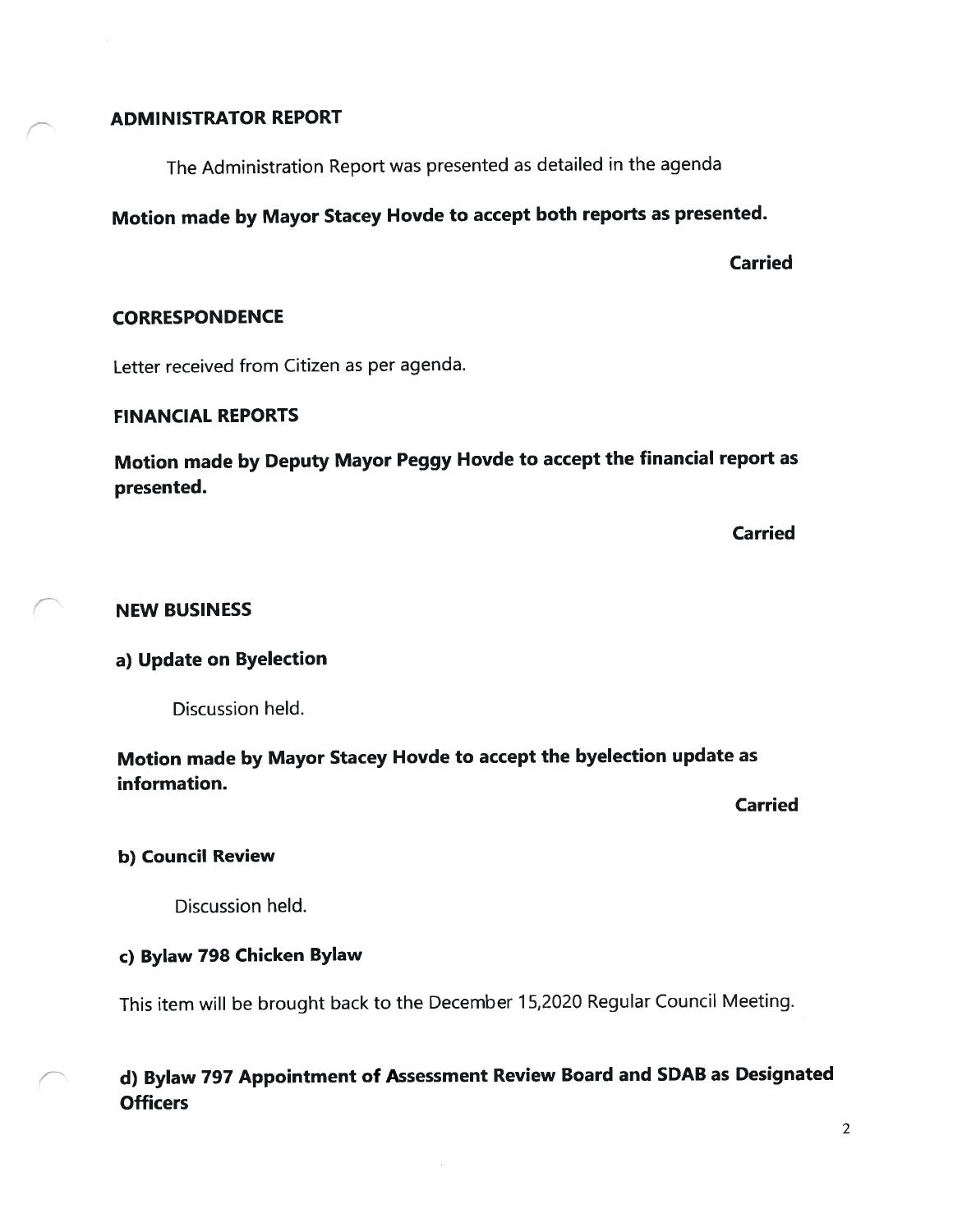This item will be brought back to the December 15,2020 Regular Council Meeting.

# e) Bylaw <sup>796</sup> Election Bylaw

This item will be brought back to the December 15,2020 Regular Council Meeting. f) Operational Plan Discussion

Discussion held.

# g) Capital Plan Discussion

Discussion held.

## REPORTS

a) ORRSC No meeting

b) MARQUIS No meeting

c) VULCAN DISTRICT SOLID WASTE Budget Discussion held

d) CARMANGAY AND DISTRICT LIBRARY BOARD No meeting held

e) FCSS Deputy Mayor Peggy Hovde attended an FCSS meeting

f) SOUTHGROW No meeting held

g) TWIN VALLEY REGIONAL WATER COMMISSION No meeting held

h) MAYORS AND REEVES OF SOUTHWEST ALBERTA No meeting held

i) CHINOOK ARCH No meeting held